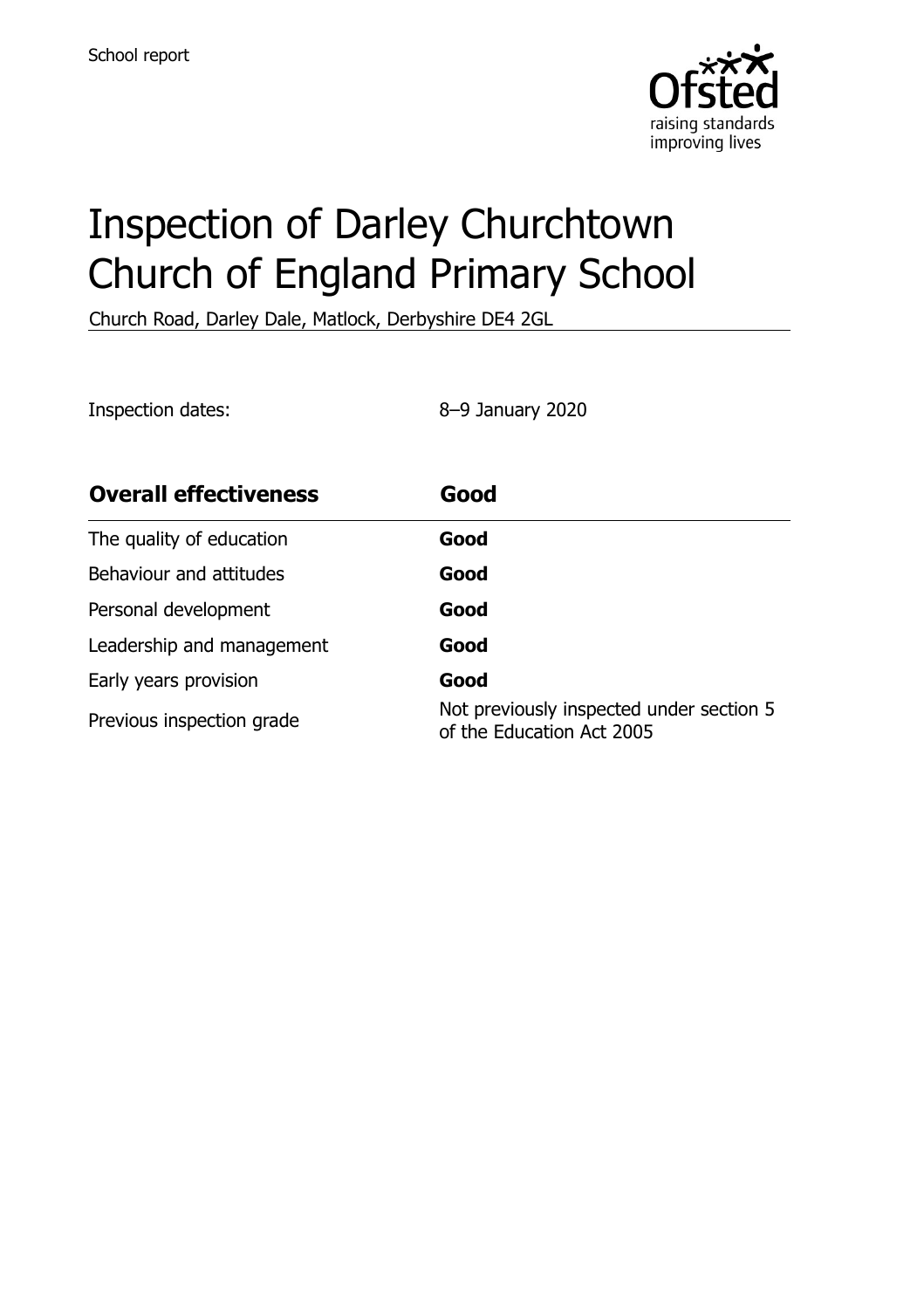

## **What is it like to attend this school?**

Pupils are happy at school. They are confident learners and say that staff are kind. One pupil said, 'We don't worry about making mistakes. It's part of learning.'

Staff have high expectations of pupils. The school motto urges everyone to 'Be the best they can be'. Pupils behave well. They are friendly to one another. There are few bullying incidents. If there is bullying, staff act quickly to stop it. Pupils know there are caring adults they can turn to if they have any worries. Pupils told us that they feel safe in school.

Pupils achieve well. They learn about all the subjects in the national curriculum. However, they are better prepared in some subjects than in others for when they move to secondary school.

The school is at the heart of the local community. Pupils join in local events such as the 'Great British spring clean'. Staff are always looking for ways to broaden pupils' experiences. These include residential visits for pupils in key stage 2 and visiting older people in a local care home. Pupils told us they enjoy taking part in different clubs at school, including archery, dance and cheerleading, as well as the handbell group.

#### **What does the school do well and what does it need to do better?**

Leaders have put in place a curriculum that broadens the pupils' horizons and prepares them well for the next stage of their education. They have made sure that most subjects are planned and sequenced well. Leaders make good use of external expertise to improve the curriculum.

Pupils are achieving better than they have done previously in reading, writing and the early years. There are other subjects where the curriculum is not developed as well, for example history and computing.

When children begin school, a top priority is to get them reading. Staff teach phonics well. They give extra help to any children falling behind. Teachers check that pupils read at home. They recommend books and use rewards to encourage pupils to read more. Pupils were confident reading to me and talking about their favourite authors.

In mathematics, the curriculum allows pupils to build on their understanding step by step. Teachers revisit and revise concepts throughout the school year. This helps pupils remember their mathematical knowledge. Pupils have accurate and quick recall of multiplication tables.

The science curriculum builds up pupils' knowledge and skills as they move through the school. Teachers find many ways to bring learning alive. For instance, pupils visit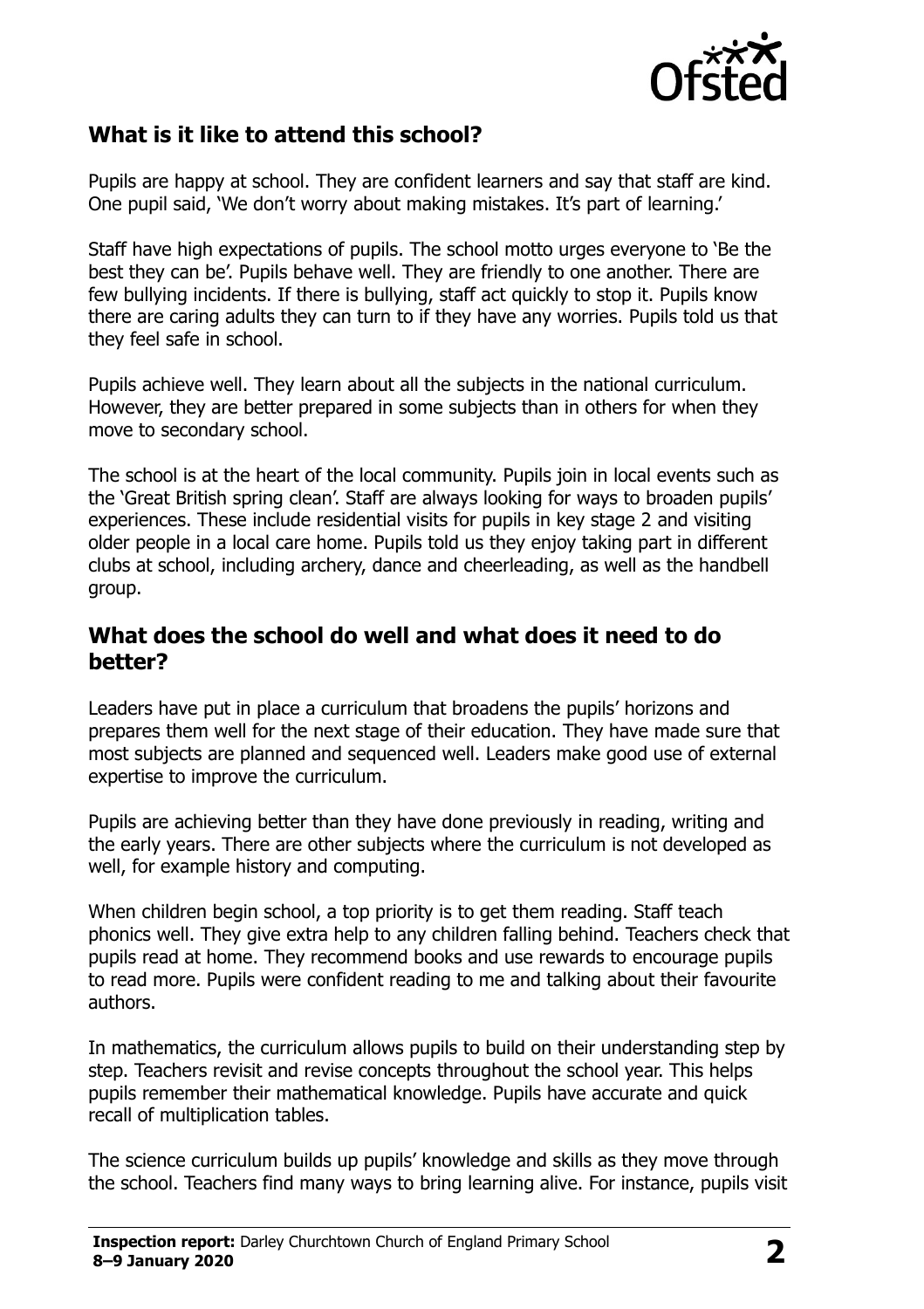

Carsington Water to learn about the forces of water flow. At the National Space Centre, they deepen their understanding of the solar system.

Pupils enjoy history. However, the curriculum is not as well thought out or planned as it is in other subjects. Pupils are not able to make connections with the knowledge that they gained in previous history topics. It is not clear what pupils are expected to learn and remember about their history work.

Leaders ensure that pupils learn about British values, such as democracy and respect. Pupils visit a range of places of worship to learn about different faiths. In lessons and assemblies, pupils consider how their actions can help or hurt others. Each year, pupils play their part in deciding the 'Churchtown Champions'. These are six virtues that adults and pupils aim to model. Pupils love being congratulated in assemblies for showing these characteristics.

Children play and learn happily together in the early years. They listen to adults and respond quickly to instructions. Adults make sure that the curriculum is relevant. Stories, songs and rhymes are at the heart of many activities. The children loved acting out the adventures of 'The naughty bus', driving their vehicles through beans, mud and water. Staff in the early years and key stage 1 class work well as a team. They know the needs of each child. They plan activities well to meet these needs in all areas of learning.

In classes and around school, pupils are kind and considerate to others. Behaviour is good and there is little disruption to learning. Pupils with special educational needs and/or disabilities are supported well. They learn alongside their classmates and have full access to the wider curriculum.

Leaders put the interests of the pupils at the heart of every decision. Staff feel well supported by leaders and are proud to work at the school.

The trust and the local governing body work well together. They are playing important roles in improving the quality of education.

## **Safeguarding**

The arrangements for safeguarding are effective.

Leaders make sure that there are clear arrangements for keeping pupils safe. They act quickly to keep pupils safe from harm. Leaders are persistent when seeking the right external support for pupils and families.

There are a number of staff who provide helpful support for pupils. Parents and carers value the assistance they get at difficult times for their families.

Pupils understand the potential dangers they face when online. Visits to the school by organisations such as the National Society for the Prevention of Cruelty to Children also help pupils stay safe.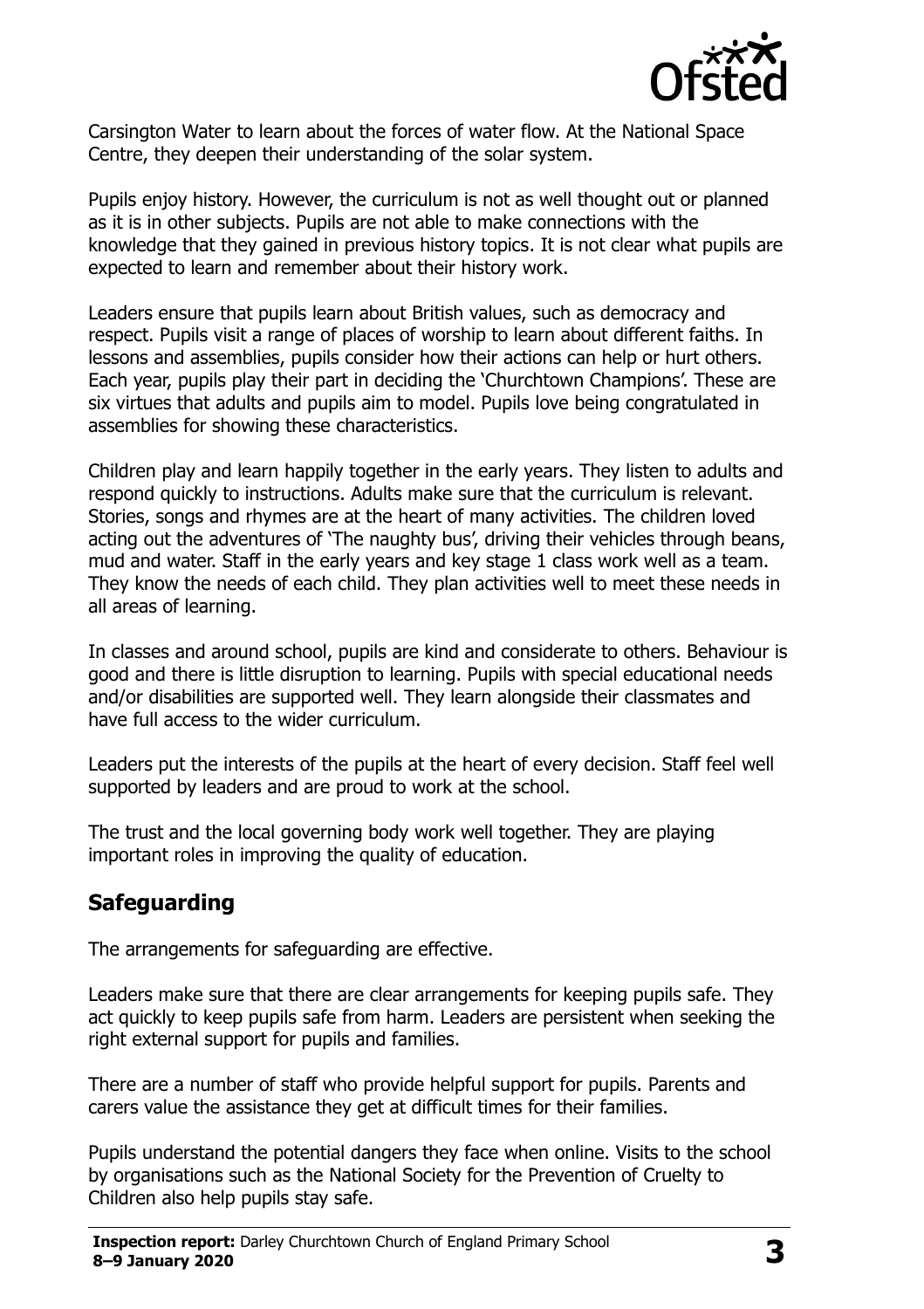

## **What does the school need to do to improve?**

## **(Information for the school and appropriate authority)**

■ Leaders are putting in place a rich and exciting curriculum. However, the curriculum is not coherently planned in all subjects. As a result, pupils do not currently learn as well as they should in some subjects. When this is the case, leaders are already taking action to ensure that the curriculum is being implemented more successfully. For this reason, the transition arrangement has been applied in this case. Leaders need to ensure that they implement their new curriculum plans for all subjects so that pupils progressively gain subject-specific knowledge and skills.

### **How can I feed back my views?**

You can use [Ofsted Parent View](http://parentview.ofsted.gov.uk/) to give Ofsted your opinion on your child's school, or to find out what other parents and carers think. We use Ofsted Parent View information when deciding which schools to inspect, when to inspect them and as part of their inspection.

The Department for Education has further *guidance* on how to complain about a school.

If you are the school and you are not happy with the inspection or the report, you can [complain to Ofsted.](http://www.gov.uk/complain-ofsted-report)

### **Further information**

You can search for [published performance information](http://www.compare-school-performance.service.gov.uk/) about the school.

In the report, '[disadvantaged pupils](http://www.gov.uk/guidance/pupil-premium-information-for-schools-and-alternative-provision-settings)' refers to those pupils who attract government pupil premium funding: pupils claiming free school meals at any point in the last six years and pupils in care or who left care through adoption or another formal route.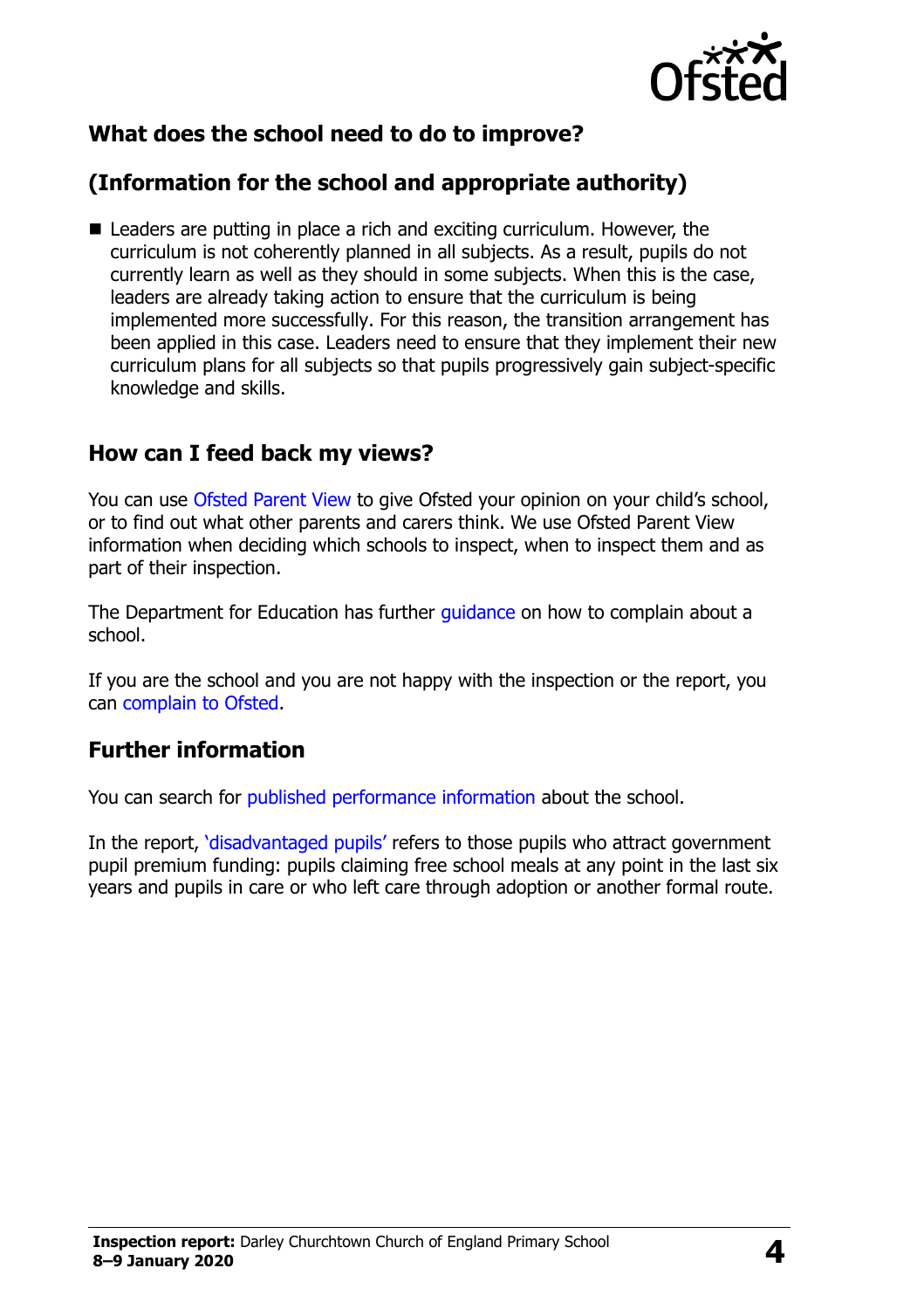

## **School details**

| Unique reference number             | 142839                                                                |
|-------------------------------------|-----------------------------------------------------------------------|
| <b>Local authority</b>              | Derbyshire                                                            |
| <b>Inspection number</b>            | 10121292                                                              |
| <b>Type of school</b>               | Primary                                                               |
| <b>School category</b>              | Academy converter                                                     |
| Age range of pupils                 | 4 to 11                                                               |
| <b>Gender of pupils</b>             | Mixed                                                                 |
| Number of pupils on the school roll | 80                                                                    |
| <b>Appropriate authority</b>        | Board of trustees                                                     |
| <b>Chair of trust</b>               | Michael Ford                                                          |
| <b>Headteacher</b>                  | Tricia Outram                                                         |
| Website                             | www.darleychurchtown.co.uk                                            |
| Date of previous inspection         | Not previously inspected under section 5<br>of the Education Act 2005 |

## **Information about this school**

- Darley Churchtown Church of England Primary School converted to become an academy on 1 May 2017. When its predecessor school, Darley Churchtown CofE Primary School, was last inspected by Ofsted, it was judged to require improvement. The school is part of the Derby Diocesan Academies Trust (DDAT).
- A new headteacher took up the post on 1 September 2019.

### **Information about this inspection**

We carried out this inspection under section 5 of the Education Act 2005.

- We met with senior leaders, subject leaders, governors and representatives from the DDAT.
- We looked particularly closely at the quality of the curriculum in reading, mathematics, science and history.
- We conducted interviews with staff and pupils, visited lessons and looked at pupils' work.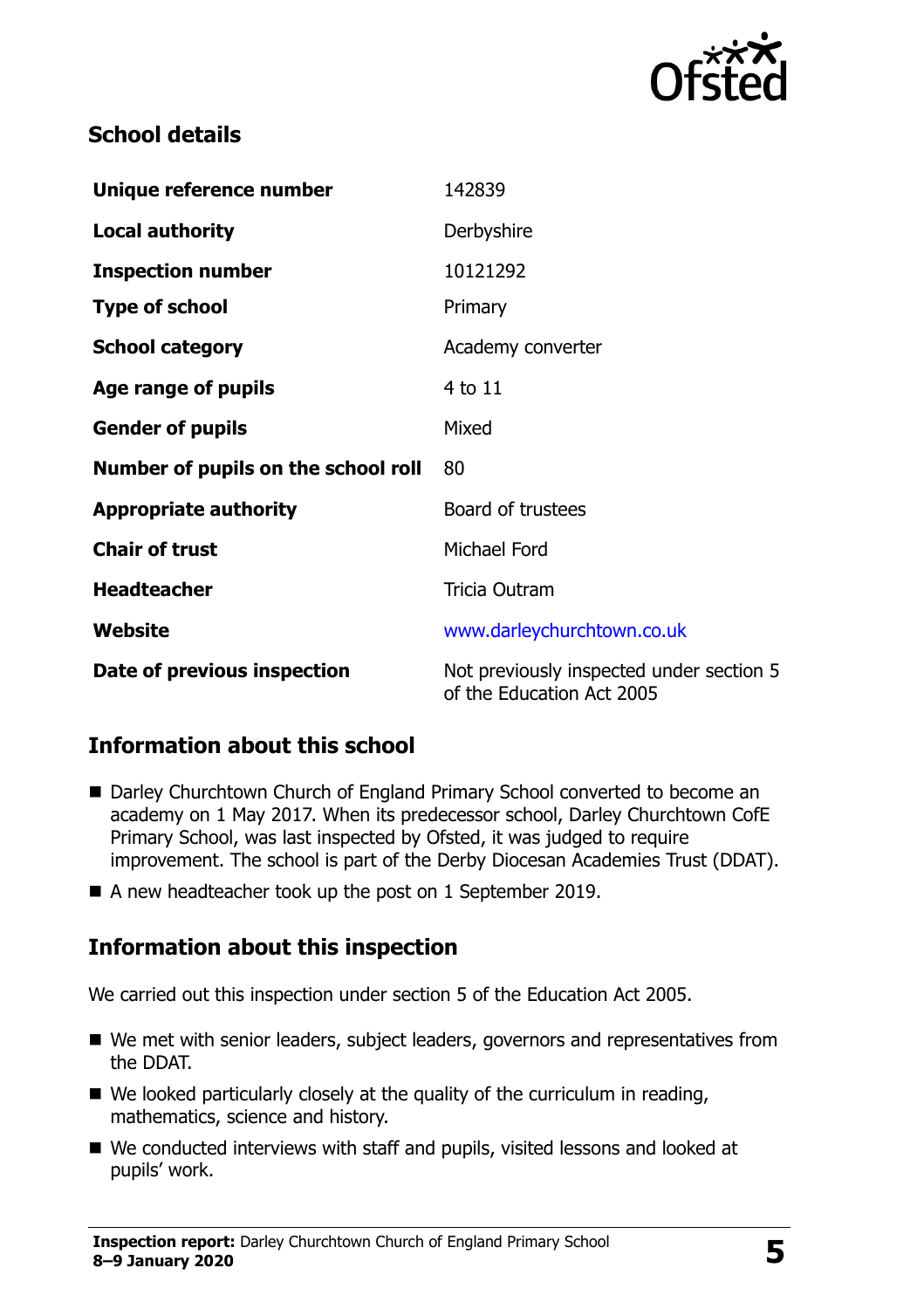

■ We reviewed the arrangements for safeguarding by scrutinising safeguarding records, questioning staff and through discussions with pupils.

#### **Inspection team**

Anthony O'Malley, lead inspector Ofsted Inspector

Roary Pownall **Roary Pownall Her Majesty's Inspector**